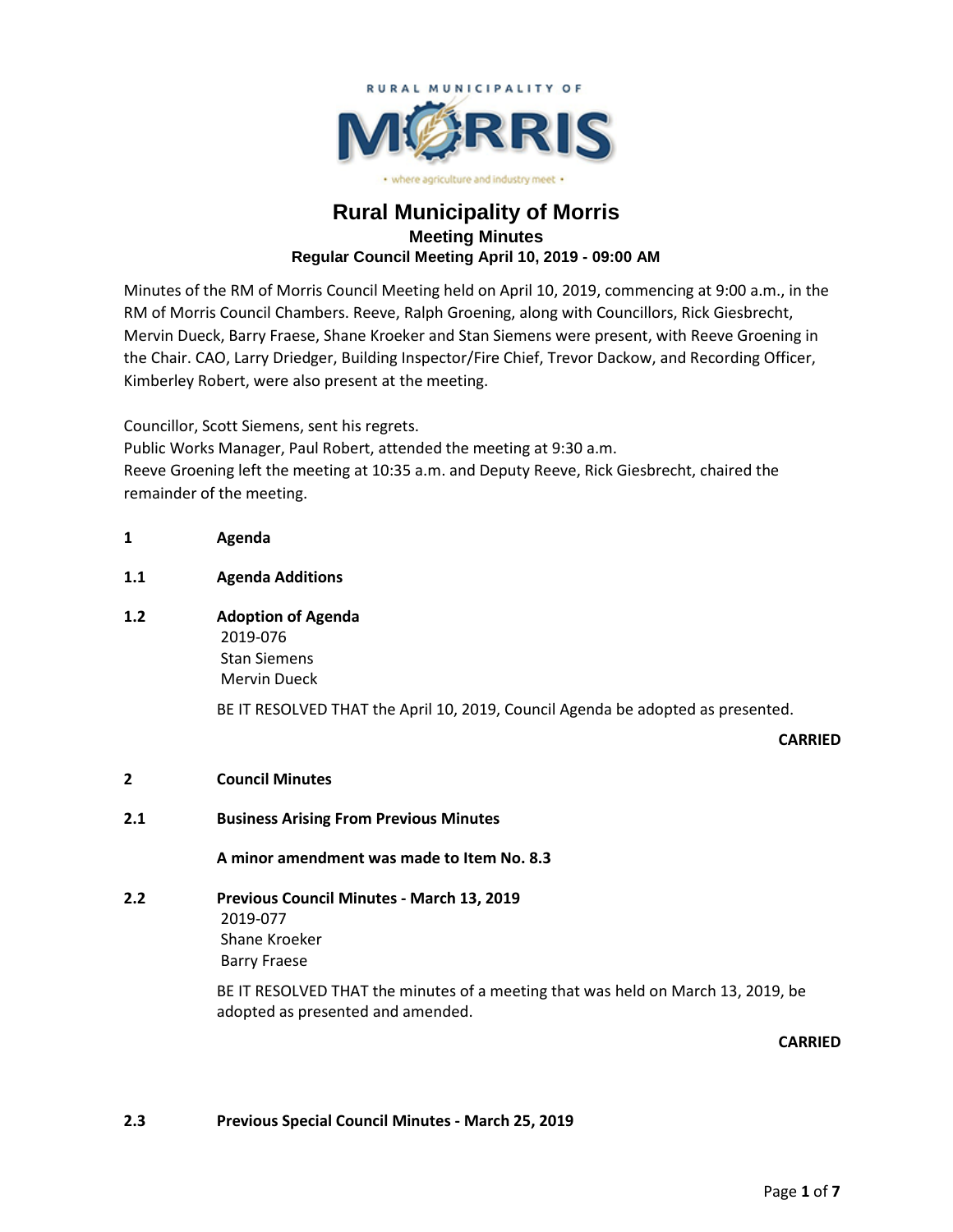2019-078 Mervin Dueck Shane Kroeker

BE IT RESOLVED THAT the minutes of a special meeting that was held on March 25, 2019, be adopted as presented.

#### **CARRIED**

# **2.4 Previous Special Council Minutes - April 1, 2019**

2019-079 Rick Giesbrecht Mervin Dueck

BE IT RESOLVED THAT the minutes of a special meeting that was held on April 1, 2019, be adopted as presented.

#### **CARRIED**

## **3 Finance/Personnel**

**3.1 Cheque Listing and Employee Earnings** 2019-080 Mervin Dueck Barry Fraese

> BE IT RESOLVED THAT the RM of Morris Council approve the accounts as presented from cheque number 201900396 to 201900570 totalling \$366,823.01.

AND FURTHER BE IT RESOLVED THAT we approve the payroll earnings as presented.

**CARRIED**

# **3.2 Miscellaneous Posting to Property Tax Accounts**

2019-081 Rick Giesbrecht Barry Fraese

BE IT RESOLVED THAT the RM of Morris Council approve the adjustment of the following Property Tax Accounts:

| Roll Number | Description                                         | Amount    |
|-------------|-----------------------------------------------------|-----------|
| 277225      | A/R Transferred to Property Tax Account             | \$103.75  |
| 9900        | $\parallel$ A/R Transferred to Property Tax Account | \$214.69  |
| 203344      | Utility Credit Transferred to Property Tax Account  | (5122.74) |

**CARRIED**

**4 Public Hearings: Open the Public Hearing 10:00 a.m.** 2019-082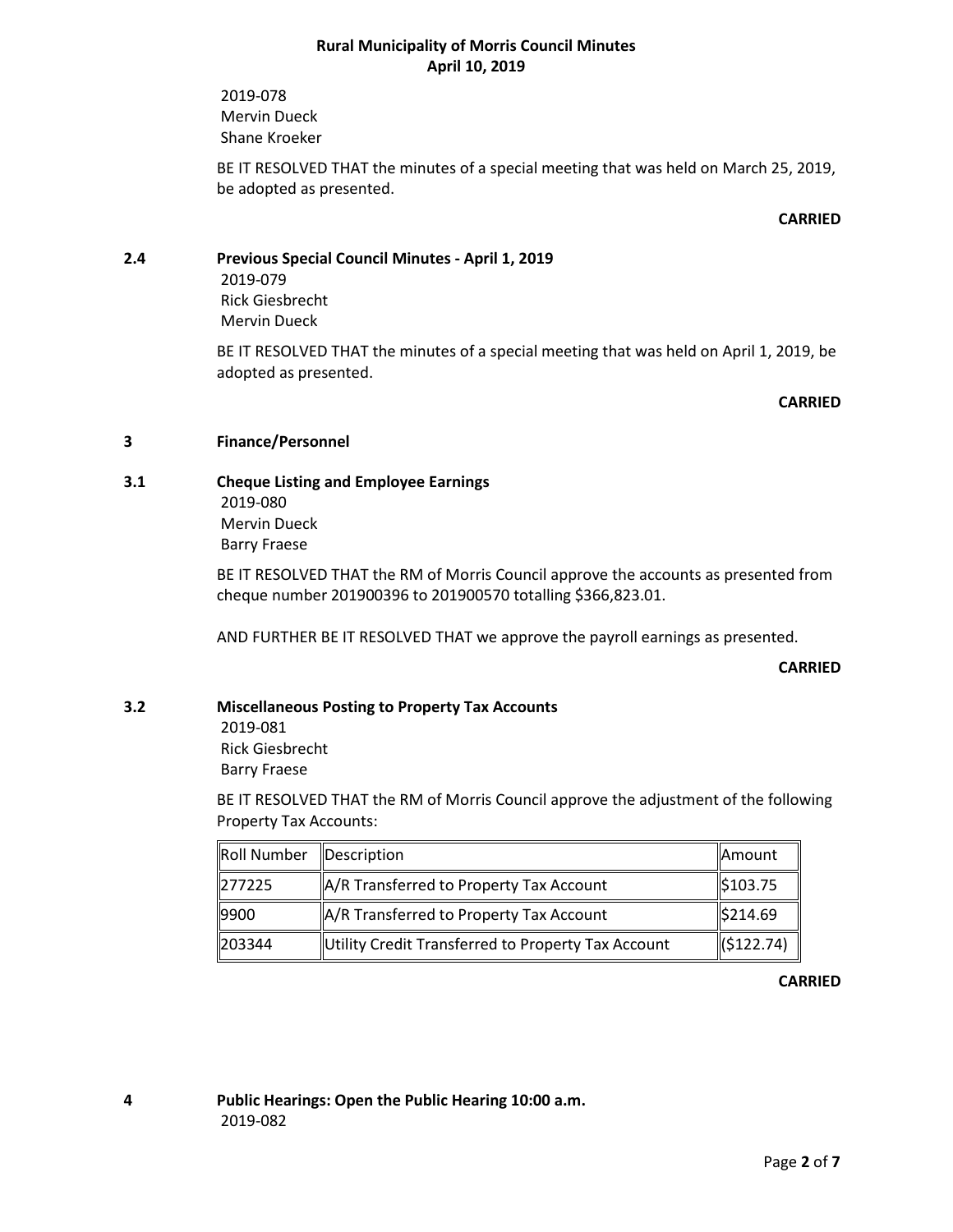Stan Siemens Barry Fraese

BE IT RESOLVED THAT RM of Morris Council open this Public Hearing for the purpose of hearing any comments or concerns related to the following item:

• 2019 Rural Municipality of Morris Financial Plan

#### **CARRIED**

#### **4.1 2019 Rural Municipality of Morris Financial Plan**

Intent to present the Rural Municipality of Morris Financial Plan for the fiscal year 2019.

Ms. Chris Hamblin and Mr. Lorne Hamblin attended the hearing. No written letters objecting to the Financial Plan were received.

CAO, Larry Driedger gave a brief overview of the 2019 Rural Municipality Financial Plan which includes the 2019 Operating Costs, 2019 Capital Budget and a Five Year Capital Expenditure Program.

#### **4.2 Close Public Hearing**

2019-083 Shane Kroeker

Stan Siemens

BE IT RESOLVED THAT RM of Morris Council close this Public Hearing.

#### **CARRIED**

#### **5 Delegations: None**

## **6 Action Correspondence**

## **6.1 Lagoon Straw Cover Exemption Request - Penner** 2019-084 Stan Siemens Barry Fraese

BE IT RESOLVED THAT the RM of Morris Council approve Mr. Kenton Penner's request for straw cover exemption for his lagoon for 2019.

#### **CARRIED**

#### **7 Reports**

#### **7.1 Reeve Report**

The RM of Morris Council reviewed the Reeve Report.

## **7.2 Building Inspector/Fire Chief Report**

The RM of Morris Council reviewed the Building Inspector/Fire Chief Report. Mr. Dackow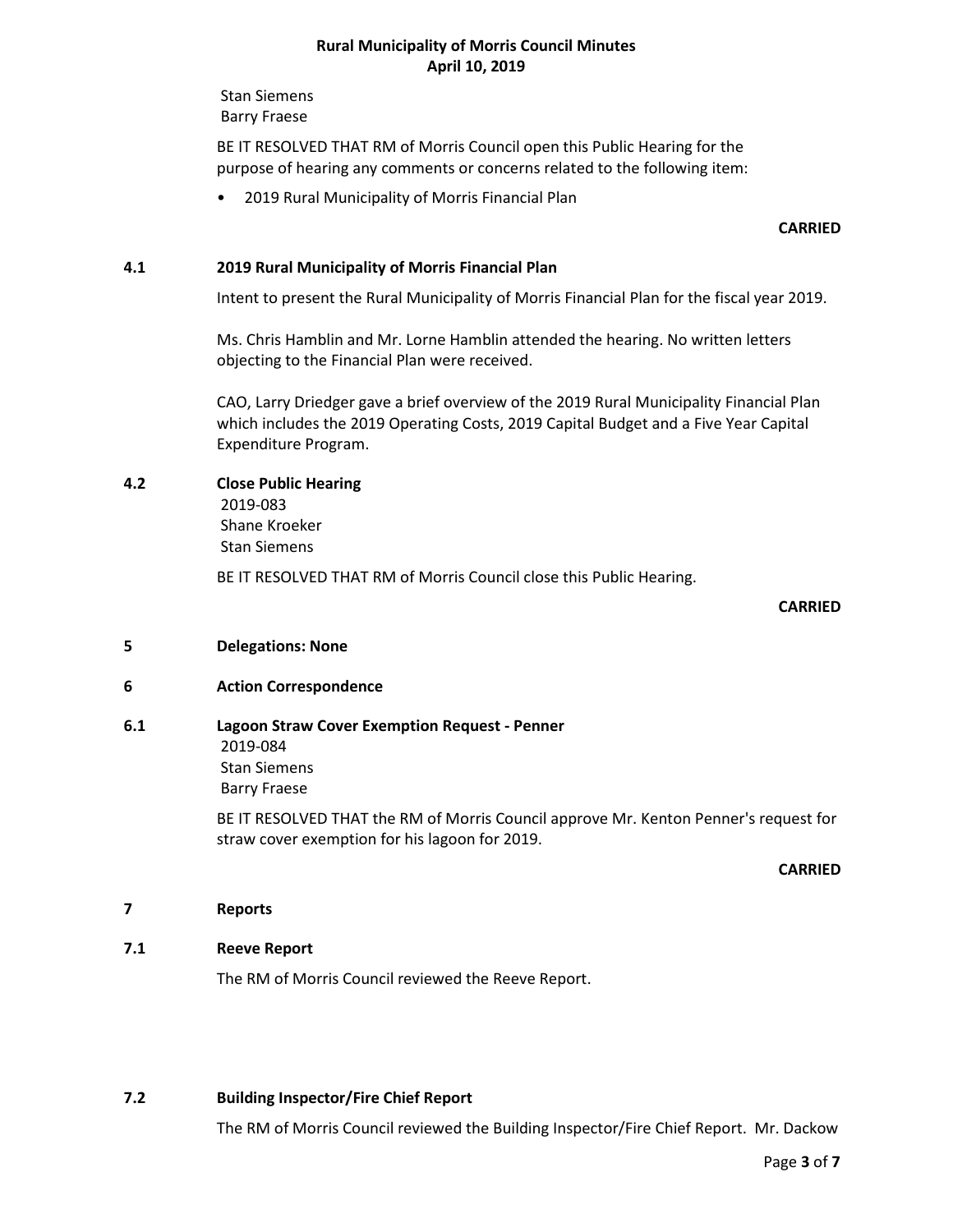reported that he would be participating in career seminars at Rosenort School on behalf of the Fire Department.

#### **7.3 Building Permit Value Report & 2019 Building Permit Listing - Administration**

The RM of Morris Council reviewed the Building Permit Value Report and the 2019 Building Permit Listing.

## **7.4 Public Works Manager Report**

The RM of Morris Council reviewed the Public Works Manager Report. The Manager, reported that the pre-emptive elevation of roads has cost \$42,000.00 for the PR422 detour and \$37,000.00 so far on Riverside Road South. In order to finish Riverside Road South, an additional \$70,000.00 would be required.

## **7.5 Pre-emptive Elevation of Road 2E - Riverside**

2019-085 Rick Giesbrecht Mervin Dueck

WHEREAS the Province of Manitoba was forecasting a flood event for 2019 that was going to be equivalent or above the 2009 flood event levels;

AND WHEREAS the Council of the RM of Morris passed resolution 2019-072 which authorized the Public Works Department to raise a portion of Road 2E as a pre-emptive measure to allow continuous access to the community of Riverside;

AND WHEREAS the Province of Manitoba has revised the 2019 Flood forecast to be less than 2011 flood levels;

AND WHEREAS a portion of the work to raise Road 2E has been started, and in order to complete the work as previously authorized it would require approximately \$70,000.00 of work to be done;

AND WHEREAS the Council of the RM of Morris is concerned about whether the Province of Manitoba and the Government of Canada will establish a Disaster Financial Assistance (DFA) Program to help defray costs incurred in the 2019 Flood event;

NOW THEREFORE BE IT RESOLVED THAT the work which has been started on Road 2E be stopped until further notice.

## **CARRIED**

## **8 Information**

The RM of Morris Council reviewed the following information.

- **8.1 Valley Regional Library Meeting Minutes - February 25, 2019 & March 25, 2019**
- **8.2 Rosenort Chamber Meeting Minutes - March 22, 2019**
- **8.3 Lowe Farm Recreation Board Meeting Minutes - March 28, 2019**
- **8.4 Morris District Handi-Van Service Inc. - Financial Statements as of March 2019 & Meeting Minutes - March 26, 2019**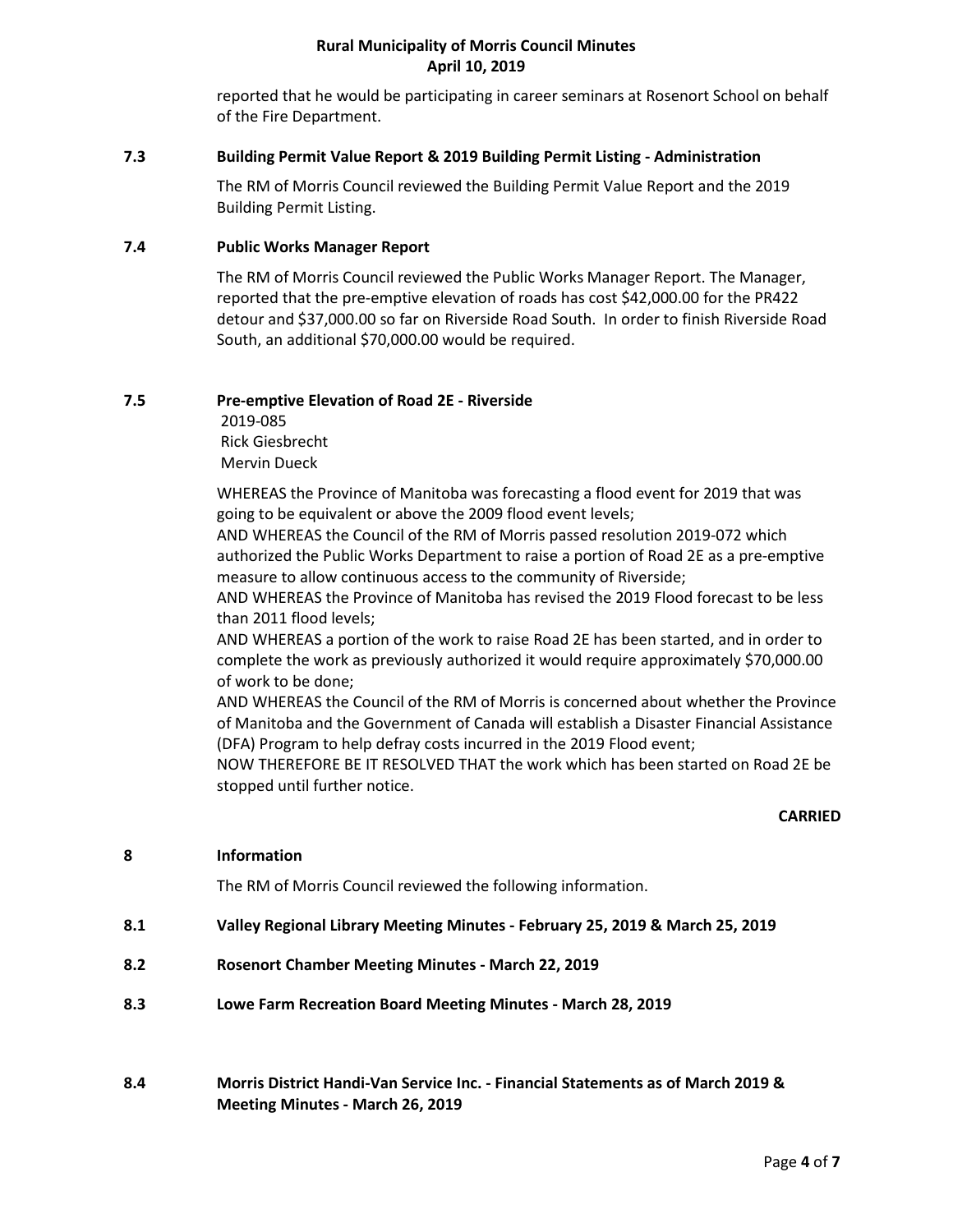- **8.5 Proposal to Subdivide 4152-17-7649 - Herbert James Goossen - Extension**
- **8.6 Proposal to Subdivide 4152-18-7793 - Wilfred Allen Harder & Joyce Erma Harder - Conditional Approval**

# **8.7 FCM - Meeting of FCM's Board of Directors - March 12-15, 2019**

Reeve Groening gave a brief overview of the summary report.

**9 Other Business**

# **9.1 Tax Levy By-law 1745/2019: 2019 Capital Budget** 2019-086 Stan Siemens Barry Fraese

BE IT RESOLVED THAT the RM of Morris Council adopt the 2019 Capital Budget as presented.

#### **CARRIED**

# **9.2 Five Year Capital Expenditure**

2019-087 Mervin Dueck Shane Kroeker

BE IT RESOLVED THAT the RM of Morris Council adopt the Five Year Capital Expenditure Program as presented.

## **CARRIED**

#### **9.3 Local Urban District of Rosenort Budget** 2019-088

Stan Siemens Shane Kroeker

BE IT RESOLVED THAT the RM of Morris Council adopt the 2019 Budget for the Local Urban District of Rosenort as presented.

#### **CARRIED**

**9.4 Rural Municipality of Morris 2019 Financial Plan** 2019-089 Barry Fraese Mervin Dueck

> BE IT RESOLVED THAT the RM of Morris Council adopt the 2019 Financial Plan for the Rural Municipality of Morris as presented.

*CARRIED*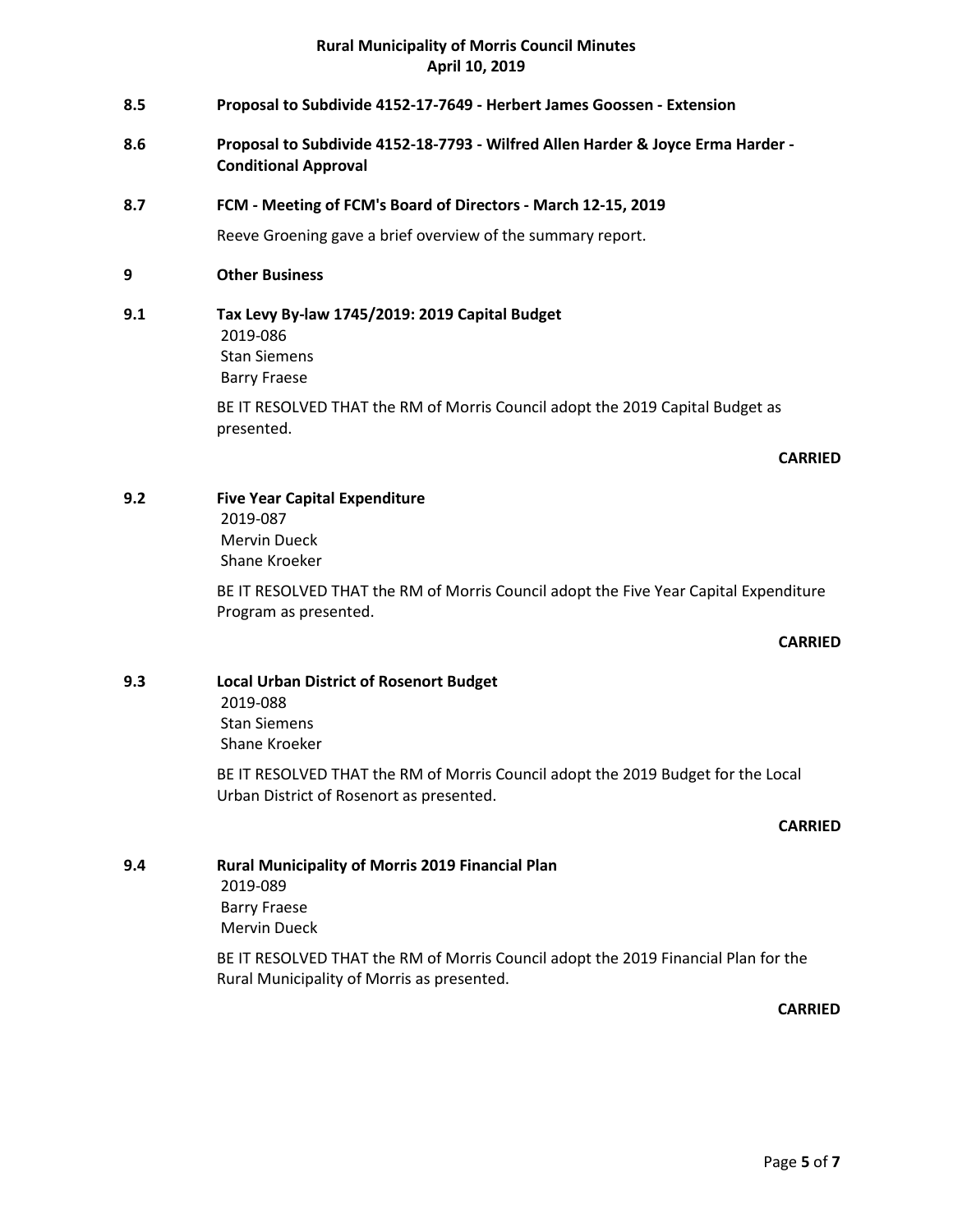## **9.5 Tax Levy By-law No. 1745/2019 - First Reading** 2019-090 Shane Kroeker

Stan Siemens

BE IT RESOLVED THAT By-law 1745/2019, to provide for imposition of taxes for 2019, be given first reading.

#### **CARRIED**

# **9.6 Tax Levy By-law No. 1745/2019 - Second Reading** 2019-091 Mervin Dueck Barry Fraese

BE IT RESOLVED THAT By-law 1745/2019, to provide for imposition of taxes for 2019, be given second reading.

#### **CARRIED**

# **9.7 By-law Service Agreement - RM of Morris & Canadian Corp. of Commissionaires, Manitoba Division**

2019-092 Mervin Dueck Rick Giesbrecht

BE IT RESOLVED THAT the RM of Morris Council approve the By-law Service Contract between the Rural Municipality of Morris and Canadian Corp. of Commissionaires, Manitoba Division, until March 31, 2020, as presented.

## **CARRIED**

# **9.8 RM of Morris Farmland Tender - 2020 to 2022 - Parcel 1 - NE 9-6-1E**

2019-093 Mervin Dueck Stan Siemens

WHEREAS the RM of Morris requested written tenders for the rental of approximately 110 acres of farmland located on NE 9-6-1E;

AND WHEREAS the RM of Morris Council reviewed the seven Farmland Rental Tenders that were submitted;

AND WHEREAS two equal tenders were submitted in the amount of \$125.00/acre; AND WHEREAS Council decided to draw names by lot in order to determine whom to award the tender to;

NOW THEREFORE BE IT RESOLVED THAT the tender for the next three years be awarded to Kenton Penner.

#### **CARRIED**